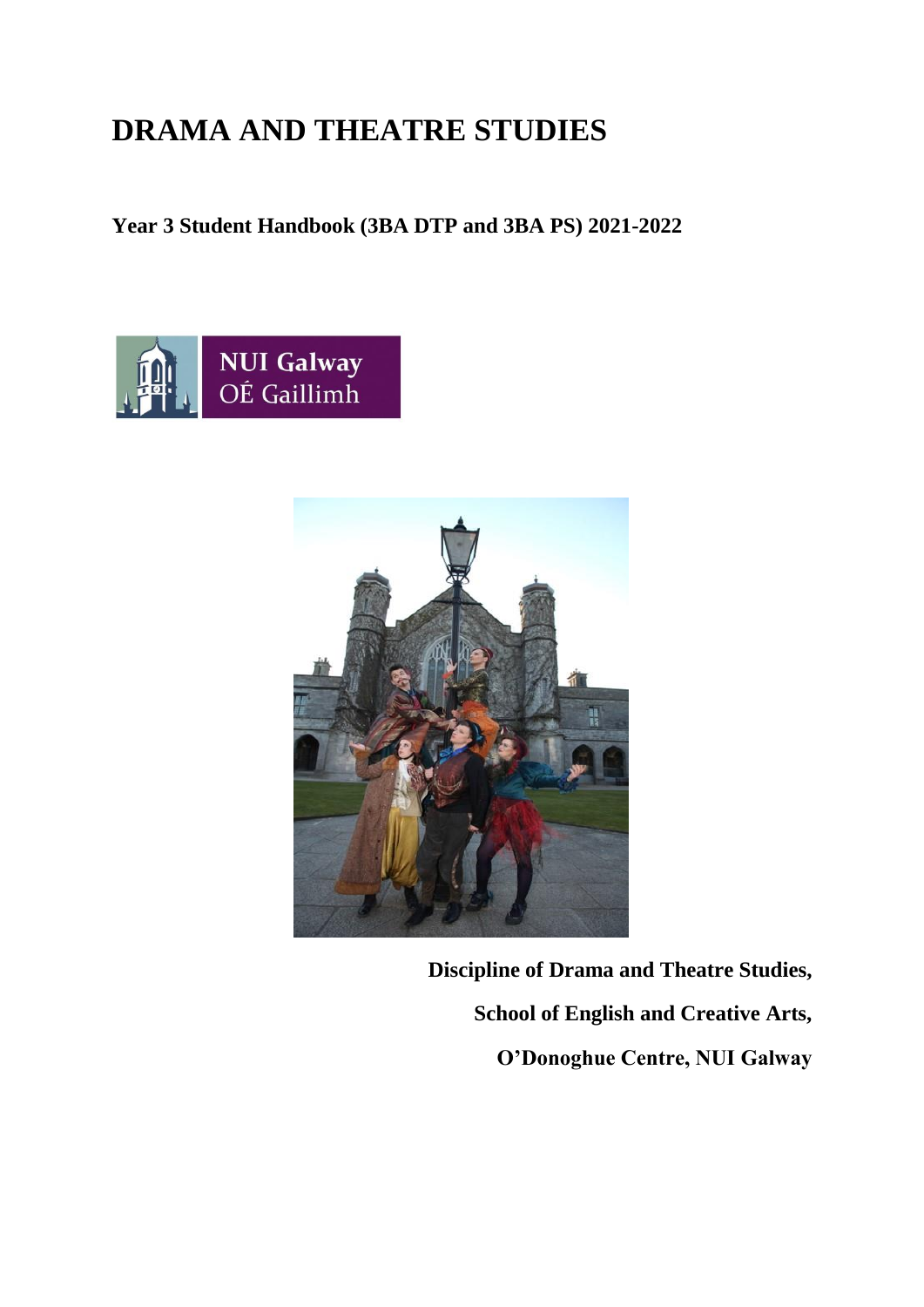This handbook contains an overview of your modules for Third year in Drama and Theatre Studies.

For information on the following general Drama and Theatre Studies policies and guidelines, please refer to the undergraduate student handbook which contains the following information:

- 1. About Drama at NUI Galway
- 2. Staff Contacts and office hours
- 3. Communications
- 4. Feedback and evaluation
- 5. Modules and Structure: GY118
- 6. Modules and Structure: GY115
- 7. Credits and Workload
- 8. Conduct in class
- 9. Punctuality and Attendance
- 10. Extensions, Repeats and Deferrals
- 11. Student support services.
- 12. Student code of conduct.
- 13. Extra-curricular activity
- 14. Studying Abroad
- 15. Internships
- 16. Theatre outings
- 17. Use of Blackboard
- 18. Research Resources
- 19. Plagiarism
- 20. Marking Criteria for written work
- 21. Marking criteria for performances
- 22. Writing an Academic Essay
- 23. Common Errors in Grammar, Style, Punctuation.
- 24. MLA style
- 25. Calender 2021-2022

# **Who to contact**

Head of Third Year is Prof Patrick Lonergan - [Patrick.lonergan@nuigalway.ie](mailto:Patrick.lonergan@nuigalway.ie)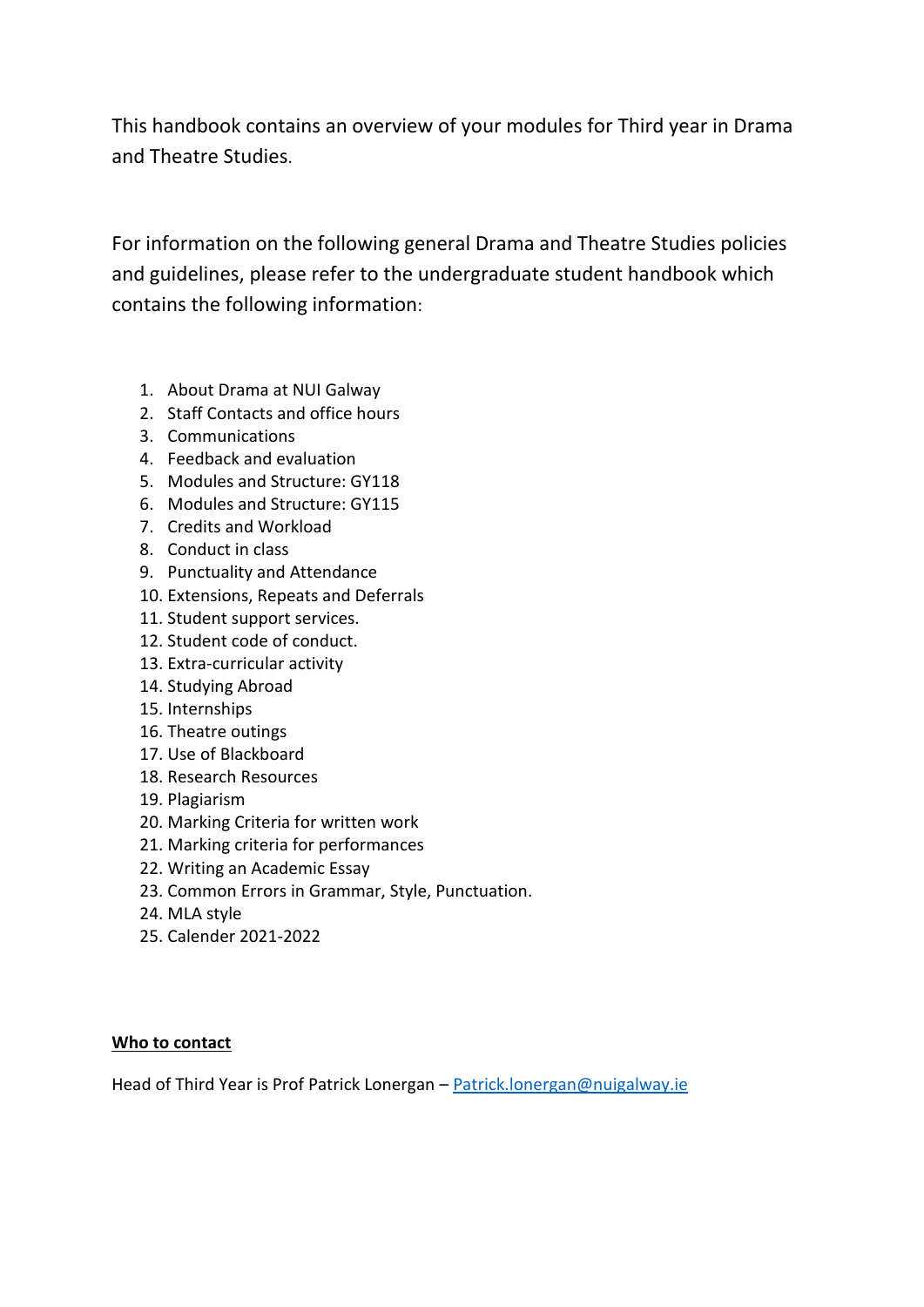# **THIRD YEAR DRAMA, THEATRE AND PERFORMANCE 2021-2022**

# **Academic Term and Exam Dates 2021 – 2022**

## **First Semester**

|                            | Teaching – all years except 1BA Monday, $6^{th}$ September – Friday, 26 <sup>th</sup> November 2021 (12 weeks of<br>teaching) |  |  |
|----------------------------|-------------------------------------------------------------------------------------------------------------------------------|--|--|
| <b>Bank Holiday:</b>       | Monday, 25 <sup>th</sup> October 2021                                                                                         |  |  |
| Study Week:                | Monday, 29 <sup>th</sup> November to Friday, 3 <sup>rd</sup> December 2021                                                    |  |  |
| Semester 1 Exams:          | None for Year 1 Students                                                                                                      |  |  |
| Semester 1 Exams:          | Monday, $6th December – Friday 17th December (for all other UG Years)$                                                        |  |  |
|                            | (10 days of exams)                                                                                                            |  |  |
| <b>Christmas Holidays:</b> | Saturday, 18 <sup>th</sup> December 2021                                                                                      |  |  |

## **Second Semester**

| Teaching:          | Monday, $10^{th}$ January – Friday, $1^{st}$ April 2022 (12 weeks of teaching)        |  |  |
|--------------------|---------------------------------------------------------------------------------------|--|--|
| St. Patrick's Day: | Thursday, 17 <sup>th</sup> March 2022                                                 |  |  |
| Easter Holidays:   | Good Friday, 15 <sup>th</sup> April to Easter Monday 18 <sup>th</sup> April 2022      |  |  |
| Field Trip:        | Monday, 4 <sup>th</sup> April to Friday 8 <sup>th</sup> April 2022 (if applicable)    |  |  |
| Study Week:        | Monday, 11 <sup>th</sup> April to Friday 15 <sup>th</sup> April 2022                  |  |  |
| Bank Holiday:      | Monday, 2 <sup>nd</sup> May 2022                                                      |  |  |
| Semester 2 Exams:  | Tuesday, 19 <sup>th</sup> April to Friday 6 <sup>th</sup> May 2022 (13 days of exams) |  |  |
| Bank Holiday:      | Monday, 6 <sup>th</sup> June 2022                                                     |  |  |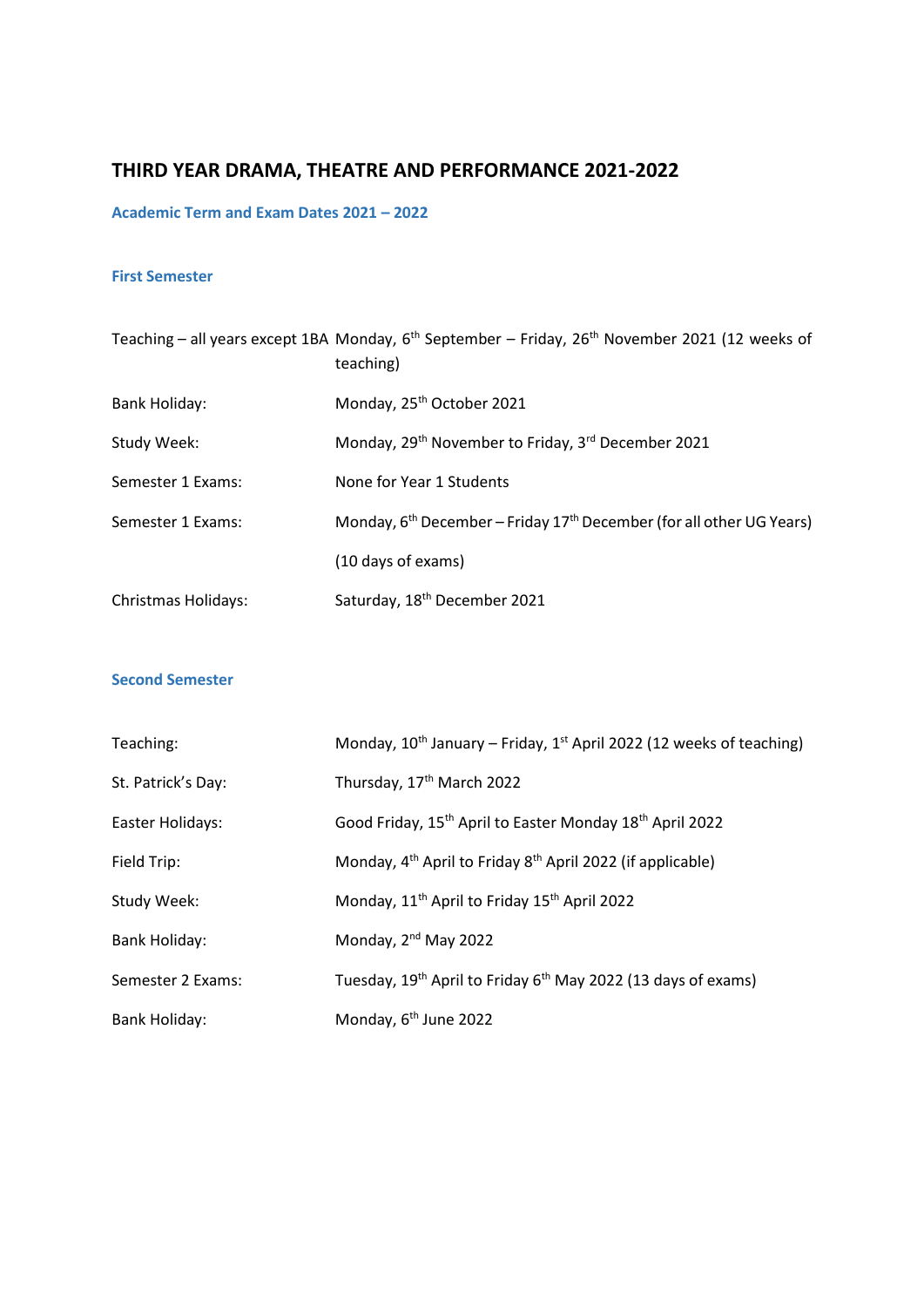# Course Structure

In the first semester, students usually take **one** of the following options:

- TP3109 Theatre Internship (work experience with a professional theatre company, usually 4-6 weeks, with critical reflection and research essay component)
- TP312 International Theatre Experience
- Three modules from the list DT3123 Musical Theatre, DT3107 Theatre for Young Children, DT3103 Irish Language Theatre and DT3125 Voice and Shakespeare

In the second semester, students usually take **one** of the following options:

- TP307 Third Year Production with Marianne Kennedy (can involve acting, design, backstage work and/or a combination of roles)
- DT3110 Theatre Internship (work experience with a professional theatre company, usually 4-6 weeks, with critical reflection component)
- TP310 Theatre Experience Abroad International exchange within Europe (Erasmus) or further abroad (North America, Australia).

| <b>CLASS</b>                | DAY, TIME, VENUE        |
|-----------------------------|-------------------------|
| DT3123 Musical Theatre      | Monday 10-12 am         |
|                             | Studio 1                |
| DT3107 Theatre for Children | Thursday 9am-11am &     |
| and Young Audiences         | 11am-1pm                |
|                             | Studio 2, Studio 3, CR1 |
| DT3103 Irish Language       | Wednesday 3-5pm         |
| Theatre                     | Studio 1                |
| DT3125 Voice Work and       | Thursday 12-2 pm        |
| Shakespeare                 | <b>BOI and Studio 1</b> |
|                             |                         |

# **TIMETABLE SEMESTER 1**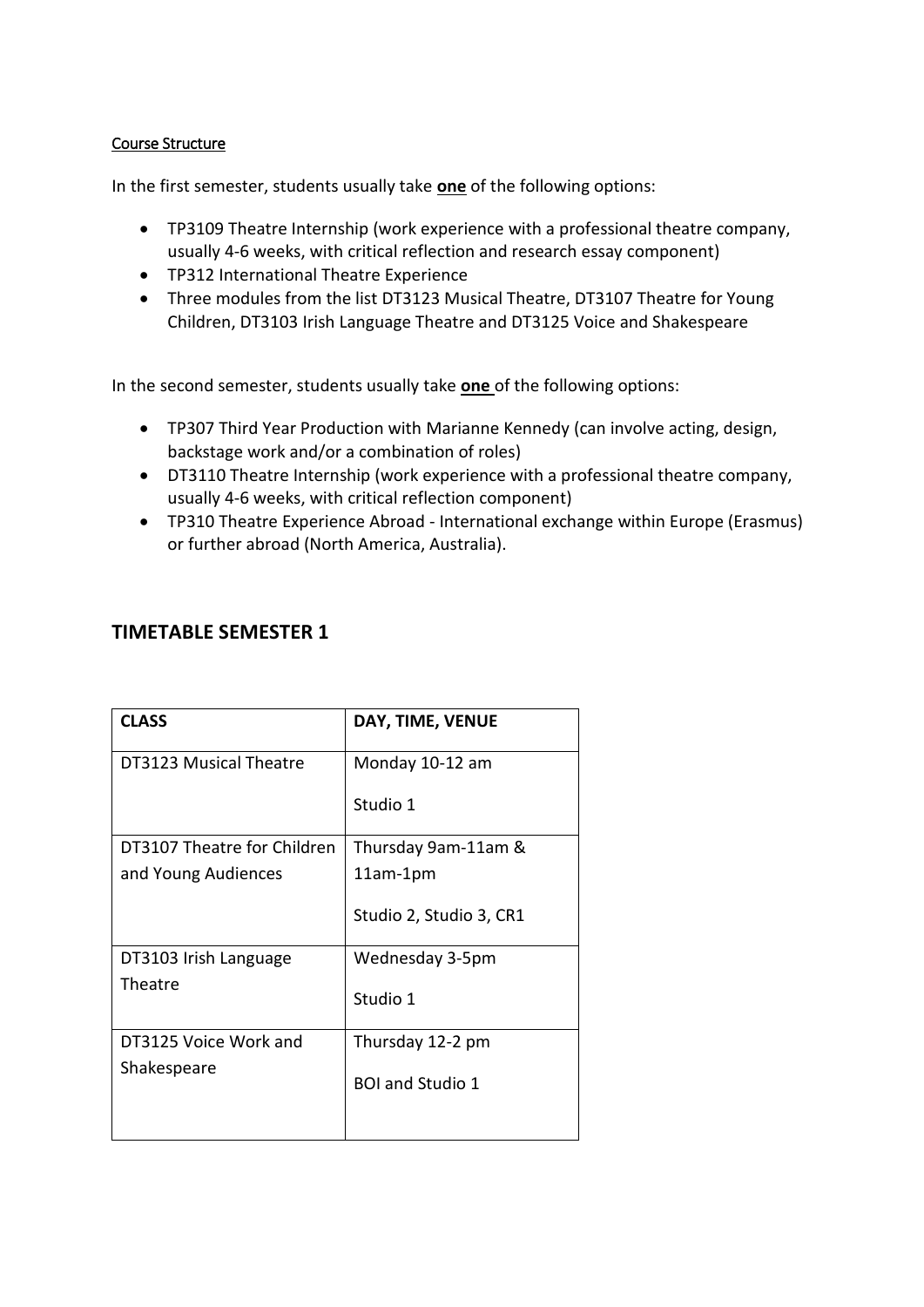# **TIMETABLE SEMESTER 2**

| <b>CLASS</b>                          | DAY, TIME, VENUE |
|---------------------------------------|------------------|
| TP307<br><b>Third Year Production</b> | T.B.A.           |

# Teaching Staff

Please find below contact details of most of your lecturers throughout the year, this list is not yet complete and is subject to change:

| <b>MODULE</b>           | <b>LECTURER</b>                | <b>EMAIL</b>                      | <b>NOTES</b> |
|-------------------------|--------------------------------|-----------------------------------|--------------|
| DT3123 Musical          | <b>Prof Patrick</b>            | Patrick.lonergan@nuigalway.ie     |              |
| Theatre                 | Lonergan &                     | James.bigley@nuigalway.ie         |              |
|                         | James Bigley                   |                                   |              |
| DT3107 Theatre          | Marianne                       | Marianne.nichinneide@nuigalway.ie |              |
| for Children and        | NíChinnéide                    |                                   |              |
| <b>Young Audiences</b>  |                                |                                   |              |
| DT3103 Irish            | Marianne                       | Marianne.nichinneide@nuigalway.ie |              |
| Language                | NíChinnéide                    |                                   |              |
| Theatre                 |                                |                                   |              |
| DT3125 Voice            | Max Hafler &                   | mhafler@nuigalway.ie              |              |
| Work and<br>Shakespeare | Aoife Spillane<br><b>Hinks</b> | & TBD                             |              |
|                         |                                |                                   |              |
| TP307 Third Year        | Marianne                       | Marianne.nichinneide@nuigalway.ie |              |
| Production              | Kennedy                        |                                   |              |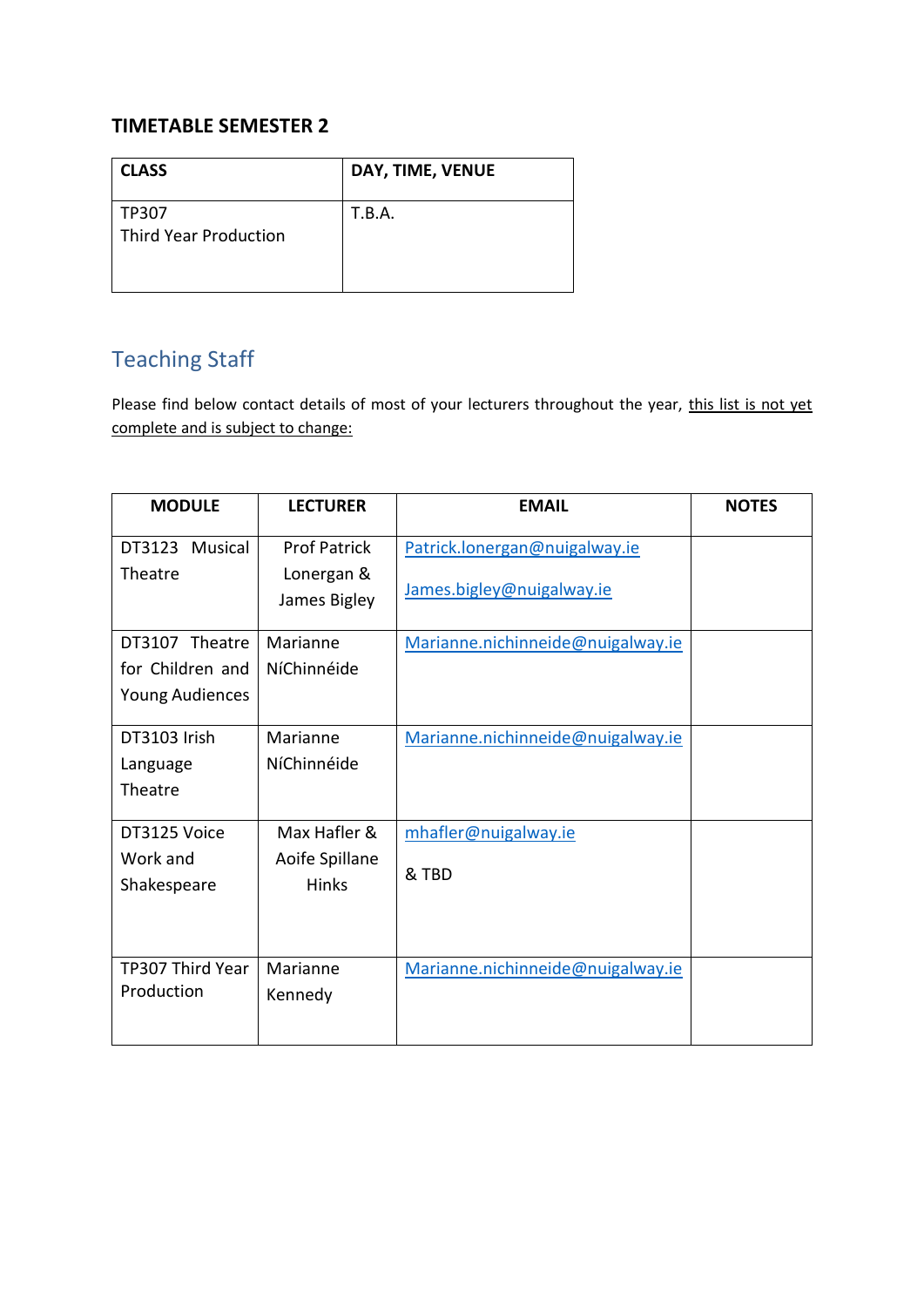# **MODULE OUTLINES 21.22**

# **Full outlines will be on Blackboard**

## **DT3107: Theatre for Children and Young People**

This module provides a broad introduction to and practical engagement with the rapidly developing and vibrant field of Theatre for Children and Young People in Ireland and abroad. The course will examine the field in terms of three main areas: theatre (form and performance), young people (children) and audience. Students will trace the genealogy of children's theatre in Ireland from its origins internationally to its current status in the context of contemporary debates around children's theatre and the marginalisation of women theatremakers (#wakingthefeminists). It will be delivered in-person through lecture, reflection and discussion, group work, and theatre-making.

\_\_\_\_\_\_\_\_\_\_\_\_\_\_\_\_\_\_\_\_\_\_\_\_\_\_\_\_\_\_\_\_\_\_\_\_\_\_\_\_\_\_\_\_\_\_\_\_\_\_\_\_\_\_\_\_\_\_\_\_\_\_\_

\_\_\_\_\_\_\_\_\_\_\_\_\_\_\_\_\_\_\_\_\_\_\_\_\_\_\_\_\_\_\_\_\_\_\_\_\_\_\_\_\_\_\_\_\_\_\_\_\_\_\_\_\_\_\_\_\_\_\_\_\_\_\_

## **DT3123: Musical Theatre.**

This module will explore the history and staging of musicals in English from Carousel to Hamilton and beyond. The development, diversity of styles and value of the musical as an art form are the focus of this module. Students will develop their analytical skills, engaging with a wide range of musicals where issues of popular culture, entertainment, representation and politics will be investigated. The module also places an emphasis on students engaging creatively by exploring the staging of musical theatre with students developing projects from the viewpoint of a director or musical director of musical theatre. Each class will be organised thematically, giving students an overview of some of the key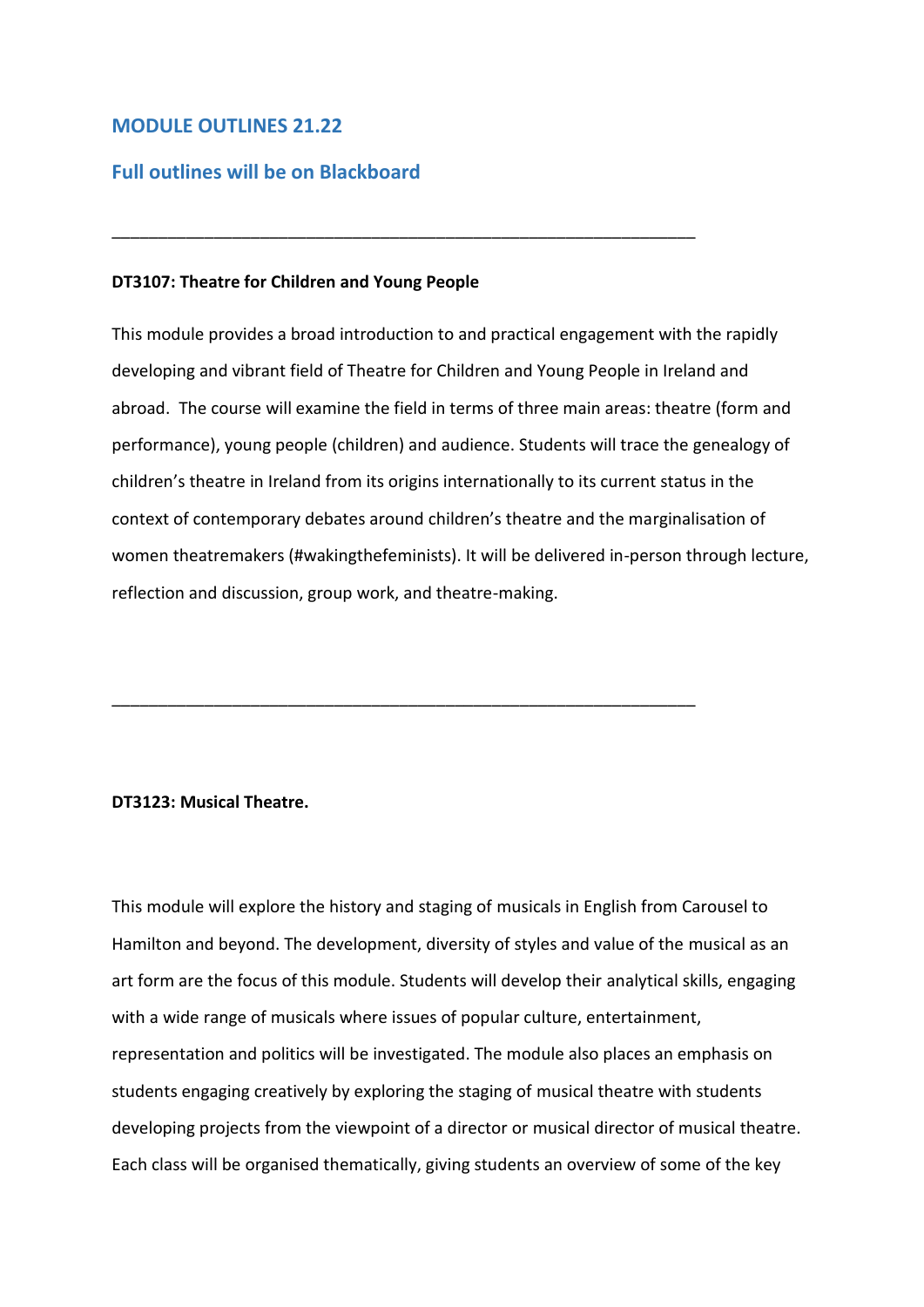topics in musical theatre during the twentieth and twenty-first centuries. An ability to sing or act is not required for this module. Vocal training or dance training are not offered in this module. The classes are predominantly discursive with the practice element consisting of devising creative plans to aid a director, designer and producer.

\_\_\_\_\_\_\_\_\_\_\_\_\_\_\_\_\_\_\_\_\_\_\_\_\_\_\_\_\_\_\_\_\_\_\_\_\_\_\_\_\_\_\_\_\_\_\_\_\_\_\_\_\_\_\_\_\_\_\_\_\_\_\_

# DT3125 VOICE AND SHAKESPEARE

#### Shakespeare Workshops

How does an actor take on the particular challenges of Shakespeare? How do they stay connected to their body, voice, and mind while they rehearse and perform Shakespeare's rich text? Through reading, listening, and watching assignments done individually, and discussion, script analysis, and scenework done together, this workshop will equip you with the skills, insights, and confidence to work with Shakespeare effectively and authentically. We'll leap right into the joys and challenges of acting Shakespeare from the very first hour- so come ready to engage.

Students will be asked to prepare material ahead of our in-person workshops.

# Principal Text: *Julius Caesar*

Supporting Texts will include: *Playing Shakespeare* by John Barton*, Shakespeare's Advice to the Players* by Peter Hall, *A Director Prepares* by Anne Bogart, and "Why I Stopped Hating Shakespeare" by James Baldwin

#### VOICE AND SHAKESPEARE 2021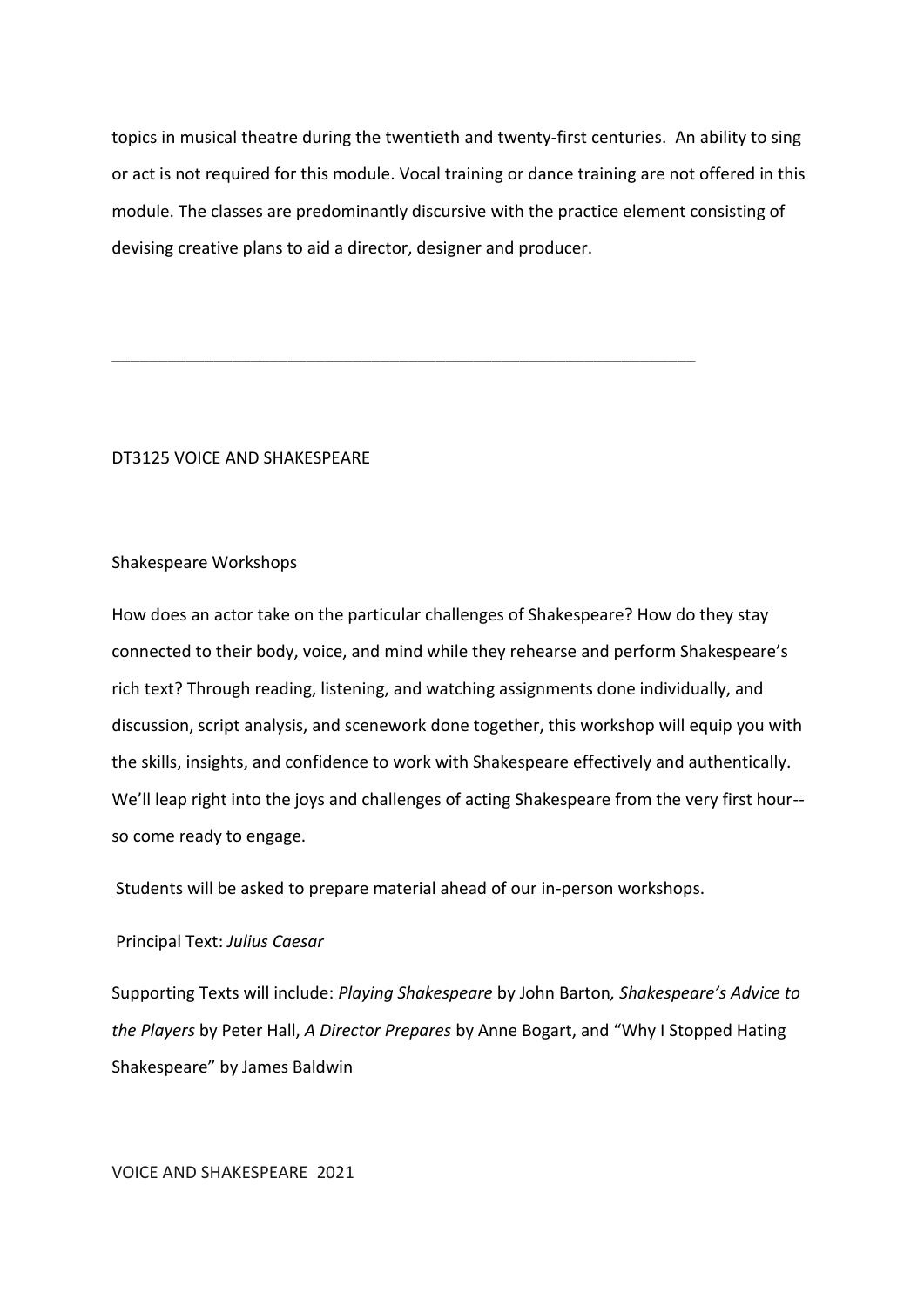#### COURSE TUTOR MAX HAFLER FINDING YOUR VOICE.

## 6 WEEK COURSE

The student will receive fundamental practical training in Voice for Acting and how to put it into *practice*. Freeing your own voice and tapping into its power requires both technical understanding and imaginative work. It is essential for an actor, but also other areas, like teaching. Breathing, diction, resonance, expression and projection will be amongst the areas covered. Students will be expected to do short periods of practise every day between sessions and submit a 200 word entry to the tutor each week outlining their practise and how they are progressing. This will be absolutely essential for your development. You will not improve if you do not practise.

We will be working with Shakespeare's A MIDSUMMER NIGHT'S DREAM. Work will focus on the role of language in Shakespeare, story and imagery; how language informs acting; and explore through discussion and exercises how the very buildings and audiences had a fundamental effect on why the plays were written as they were. We will work with monologues and short scenes and be presenting these pieces-in-progress in an outdoor venue in the college. To some extent this is very much in the tradition of Shakespeare and his theatre. The student will perform either a monologue or scene from the play and we will also perhaps work on a piece of choral speaking from it.

It is important to remember that primarily this is a course about **skills.**

At the end each student will deliver a journal of 1000 words describing their progress through the course.

#### READING LIST

TEACHING VOICE by Max Hafler [Nick Hern Books 2016] (several copies available in library)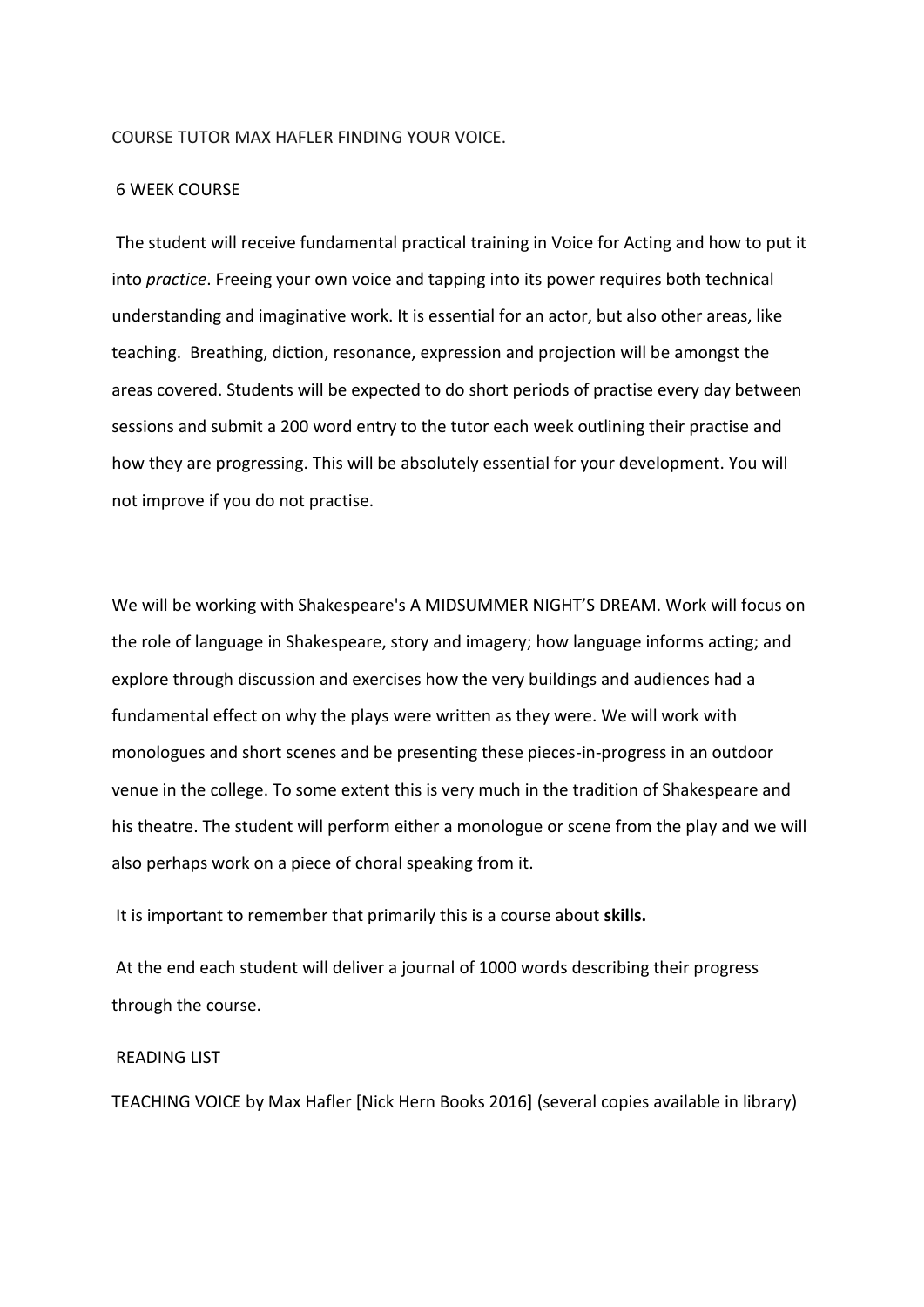A MIDSUMMER NIGHTS DREAM Shakespeare [Arden edition; available in library and on Drama Online]

WHAT COUNTRY FRIENDS IS THIS ? by Max Hafler [ Nick Hern Books 2021]

\_\_\_\_\_\_\_\_\_\_\_\_\_\_\_\_\_\_\_\_\_\_\_\_\_\_\_\_\_\_\_\_\_\_\_\_\_\_\_\_\_\_\_\_\_\_\_\_\_\_\_\_\_\_\_\_\_\_\_\_\_\_\_

DT3103: Irish Language Drama and Theatre

Course Convenor and Facilitator: Marianne Kennedy

Time and Venue: Wednesdays 2-4pm , Studio 1 (unless otherwise stated)

Contact: [marianne.nichinneide@nuigalway.ie](mailto:marianne.nichinneide@nuigalway.ie) 

## COURSE DESCRIPTION

This module opens out the burgeoning field of study that is contemporary Irish Language Drama and Theatre and practice. This course will interrogate the historical context from which formalised drama and theatre emerged at the beginning of the 20th Century and its subsequent approaches, focusing on developments in Irish language theatre challenged over the last 5 years. The course will look at cultural representation, the hidden voices examined through Irish drama, devised new work and new writing in the language through the lens of performance, performance as archive, the feminist lens and a site for activism. As a minority language and community, the performance arts through the Irish language are part and parcel of the survival of that community. Together participants will create, write and devise to manifest the language using theatrical forms including 'ensemble devising', adaptation and new writing. This de-stabilising of 'an súil eile' and the subsequent subversion of the status quo will be done through a combination of reading, archival research and performance